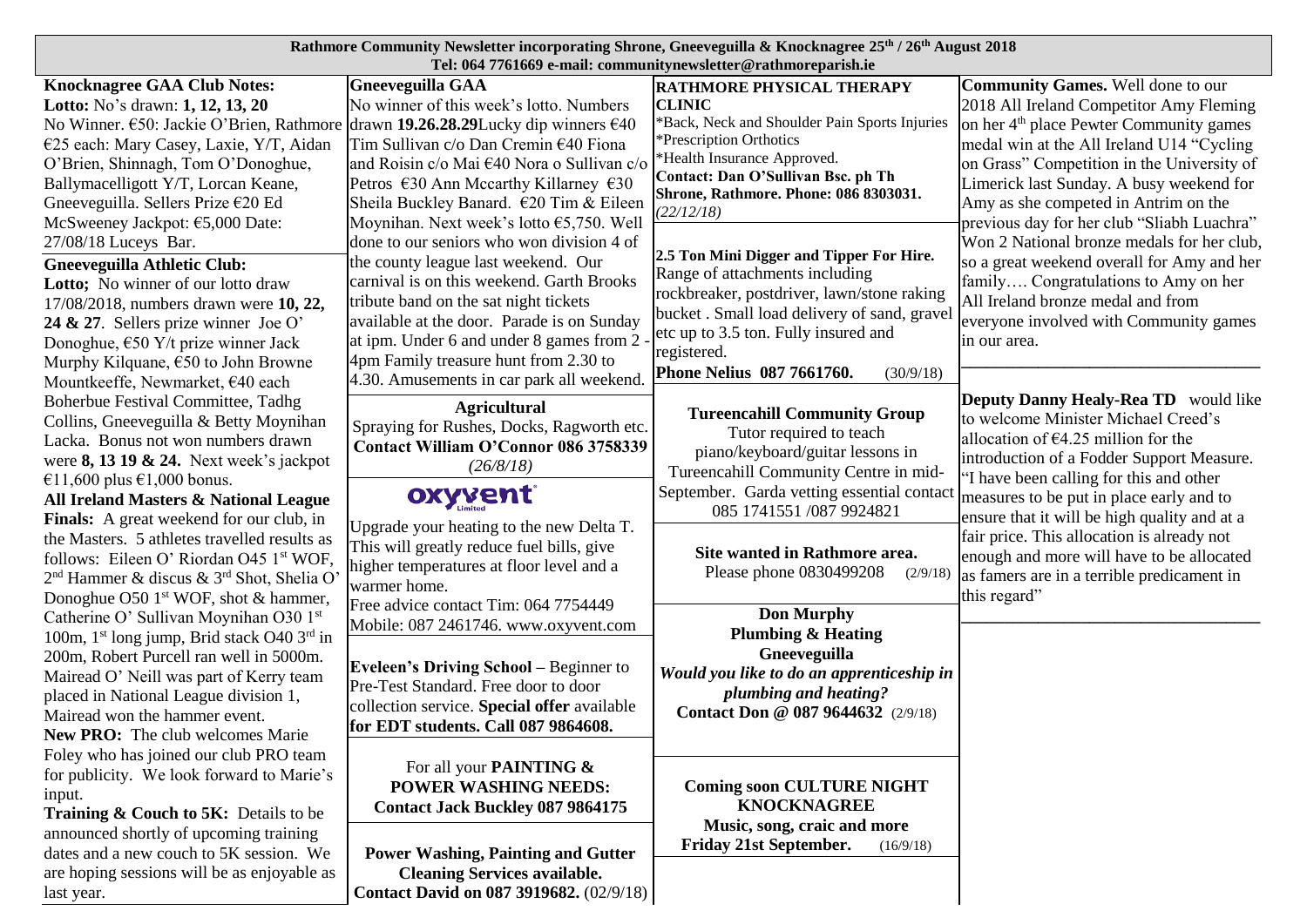| <b>Rathmore Community Newsletter incorporating Shrone, Gneeveguilla &amp; Knocknagree 25th / 26th August 2018</b> |  |
|-------------------------------------------------------------------------------------------------------------------|--|
| Tel: 064 7761669 e-mail: communitynewsletter@rathmoreparish.ie                                                    |  |

**Summer Deals at O'Keeffes Rathmore.** Fleetwood Masonary paint white 101 2 for  $\epsilon$ 50 Galvanised rubbish burner €25 Rattan 3 piece bistro set €39.95 Electric hedge trimmer €19.95 Electric shredder €99 Petrol hedge trimmer €169.95

Multi purpose compost with John Innes 3 for €15

16l backpack sprayer €19.95

# **Much more in store.**

 $\circledast$ 

**O'Keeffes Rathmore Mon - Fri 8.30am-5.00pm Sat 8.30am-1.30pm Tel: 064 7758013**

 $\left( \mathbf{H} \right)$ **HOMEVALUE HARDWARE** 

**Fuels @ O'Keeffe's Oil, Rathmore** Tel: 064 7758013

> **(100 years in Business 1909 – 2009) Buying Heating Oil or Tractor Diesel?**

Better Price Better Service– your LOCAL Oil Company

**O'Keeffe's XL Rathmore Ltd. 064-7758016 More Miles Takes You 3% Further Call in to avail of our Deli Offers and Seattle's Best Coffee Open Daily - 7.30am - 10pm**

**Rathmore Community Council** Public consultation on improvement works in Rathmore. Kerry County Council is inviting submissions on proposed improvement works in Rathmore. Plans and Particulars of the proposed development are available for inspection during normal office hours

at the following locations from **Wednesday, 1st August 2018 to Wednesday, 12th September 2018.** 

- Kerry County Council, Operations, Capital Infrastructure and Safety Department, Room 115, County Buildings, Rathass, Tralee, County Kerry
- Kerry County Council, Planning Department, Room 13, County

Buildings, Rathass, Tralee, County Kerry

- Kerry County Council, Area Services Centre, Station Road, Castleisland, County Kerry
- Kerry County Council, Killarney Municipal District, Town Hall, Killarney, County Kerry
- and on the Kerry County Council Websit[e www.kerrycoco.ie](http://www.kerrycoco.ie/) An advisor will be available to explain the plans and particulars in the Tralee office by appointment only – contact (066) 7183588. The proposed works include:
	- Traffic calming on the Killarney approach to Rathmore (N72)
	- A reduction in the width of the roadway to 6.5m for the entire length of the scheme
	- Realignment of the junction from local and regional roads on to the N72
		- The installation of two controlled pedestrian crossings to be provided at the community centre/playground and at the service station at the eastern end of the village
	- For a 150m area between O'Keeffe's hardware store and the community centre the following additional works are proposed:
	- Formalised parking areas both perpendicular and parallel to be provided adjacent to the local post office, public houses and community centre
	- New off-line bus stops to be provided either side of the road
	- The monument currently positioned directly across from the junction with Station Road is to be repositioned in front of the playground and community centre

Submissions and Observations with respect to the proposed development **DEALING WITH PROPER PLANNING AND SUSTAINABLE DEVELOPMENT** in which  $\vert_5$ the development would be situated, may be made **IN WRITING**: **To:** Administrative Officer, Kerry County Council, Operations, Capital Infrastructure and Safety Department, Room 115, County Buildings, Rathass, Tralee, Co. Kerry. And must be received by: **5.00 p.m. on Wednesday, 12th September 2018**

# **Danny Healy Rae T.D. and Councillor**

**Maura Healy Rae also want to bring the above notice on the public consultation for improvement works in Rathmore to your attention.**

#### *McCarthy's Londis Specials* CHIT **Rathmore & District Credit Union** Nivea Men Actimel Shaving Gel Multipack Range 200ml Range 8 x Only **€3.00** 100g Only **€3.00** Fairy Wash Up Lyons **Starting a course??? Education Loan**  Liquid 500ml Pyramid Tea Any 2 Bags 80's Whether you're just beginning your third level For **€3.00 Only €2.50** journey or going back to study something new, Chat to your local credit union today about an Kelloggs Corn Coca Cola education loan Flakes 790g, Diet/Zero/Fanta/ **At the credit union we look at things**  Sprite 8pk. Crunchy Nut **differently:** Coca Cola Flakes 500g / 1. **Owned by you:** Regular 6 pk Rice Krispies Every credit union is owned by its 330ml Cans 510g members, the people who save with it and Only **€4.00 Only €3.00** borrow from it 2. **Local** Fresh Irish Daz All decisions are taken at local level in the Chicken 2kg Only **€9.00**  best interest of all members Only **€5.00** 65 wash 3. **Member service:** Credit unions excel in the personal service

which they provide to members

# 4. **Straight forward:**

There are no hidden fees or charges on credit union loans

### 5. **Flexible:**

You can pay off your loan early, make additional lump sum repayments or increase your regular repayments, All without penalty. Generally. There is no minimum loan period.

### 6. **Loan protection:**

Loans are insured by the credit union's own policy at no direct cost to you. This is designed to pay off a loan in the event of a borrower's death – Subject to terms, conditions and eligibility

criteria.

Goodfellas Takeaway Pizza Range Only **€3.50**

Londis

Close to you

Nature Valley Multipack Range 5x42g **€1.72**

HB Magnum Ice Cream Range 4 x 100ml Only **€3.00**

Kitten Soft Bathroom Tissue Only **€2.50**